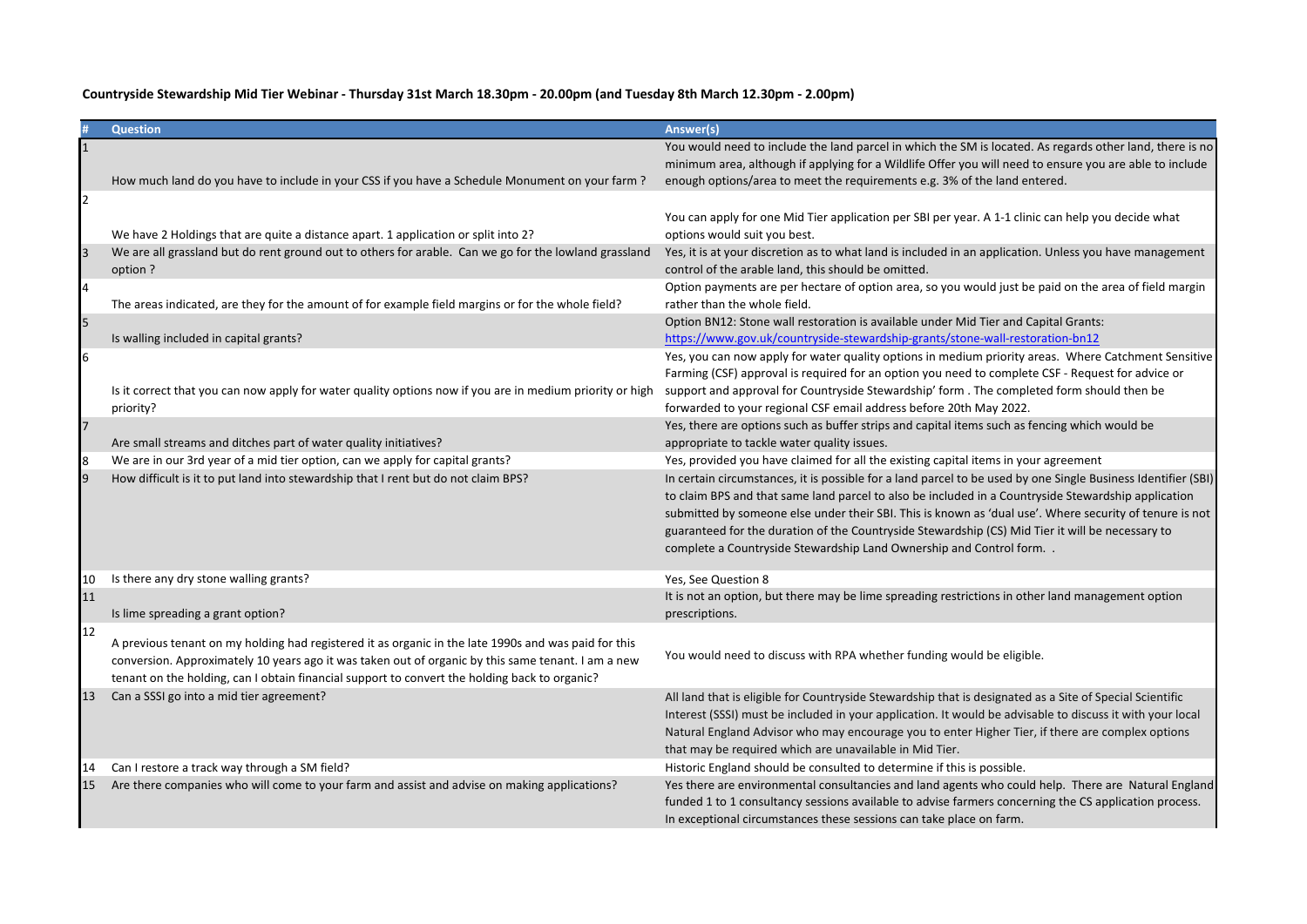|    | <b>Question</b>                                                                                                                                          | Answer(s)                                                                                                                                                                                                                                                                                                                                                                                                                                                                                  |
|----|----------------------------------------------------------------------------------------------------------------------------------------------------------|--------------------------------------------------------------------------------------------------------------------------------------------------------------------------------------------------------------------------------------------------------------------------------------------------------------------------------------------------------------------------------------------------------------------------------------------------------------------------------------------|
| 16 | Have we got to wait until we've got a mid tier agreement until we speak to the CSSF officer about an<br>application?                                     | CSF officers are exceptionally busy during the CS application window. You may contact your CSF officer<br>as early as possible, but if you are seeking CSF approval for a water quality option you need to<br>complete a CSF - Request for advice or support and approval for Countryside Stewardship' form . The<br>completed form should then be forwarded to your regional CSF email address before 20th May 2022.                                                                      |
| 17 | What is the process for getting written approval to include a priority species option?                                                                   | The last date to provide Natural England (NE) with evidenced requests to make changes to the Priority<br>Habitats Inventory (PHI) for this year's CS applications was 28 February 2022. If you have parcels that<br>you think should be on the PHI as certain priority habitat types which are not shown as such on MAGIC,<br>contact NE by emailing habitatinventories@naturalengland.org.uk. NE can provide details of the<br>evidence required to support requested changes to the PHI. |
| 18 | How do you contact your CSFO?                                                                                                                            | Link to the contact details for CSF Officers: https://www.gov.uk/guidance/catchment-sensitive-farming-<br>reduce-agricultural-water-pollution                                                                                                                                                                                                                                                                                                                                              |
| 19 | Can I enter wild flower margins from an old HLS scheme into a new mid tier scheme if they are in a<br>good state?                                        | Yes you can, but they will need to meet the requirements of the CS option AB8 - Flower-rich margins.                                                                                                                                                                                                                                                                                                                                                                                       |
| 20 | Are you aware of any CS options that would pay for the effects of beavers being introduced by a<br>neighbouring landowner?                               | No                                                                                                                                                                                                                                                                                                                                                                                                                                                                                         |
| 21 | One of our fields is being taken over by the Staffordshire Wildlife Trust as a wildflower meadow. How<br>do we refer to this on our CS application form? | Provided you have management control of the meadow, you could include it in a CS application form.                                                                                                                                                                                                                                                                                                                                                                                         |
| 22 | Would option GS2 be one of the best options for an all permanent pasture farm?                                                                           | Yes, but you may wish to consider GS1 as well and if any parcels have been cultivated and reseeded<br>within the last 5 years they would be eligible for GS4 - legume and herb-rich sward                                                                                                                                                                                                                                                                                                  |
| 23 | What restrictions are on the land that is put in mid tier? eg mowing land slurry, fertilisers?                                                           | You would need to check option prescriptions as regards any restrictions. For restrictions that apply as<br>a whole, check the Terms and Conditions in the CS Manual.                                                                                                                                                                                                                                                                                                                      |
| 24 | I've just planted a new hedge, can I claim                                                                                                               | No, unless it is included in the capital works for a live CS agreement. Provided it is part of a CS<br>agreement, the easiest way is to generate a capital claim form is on your Rural Payments site and<br>complete and submit the form on-line. You will need to send RPA photographic evidence of the work<br>carried out.                                                                                                                                                              |
| 25 | Can you create an apple orchard that isn't already registered under magic?                                                                               | It is not possible under mid tier. There is a orchard creation option under Higher Tier (BE5).                                                                                                                                                                                                                                                                                                                                                                                             |
| 26 | What can we claim for new rights of way, if anything                                                                                                     | There are currently no options for new permissive access.                                                                                                                                                                                                                                                                                                                                                                                                                                  |
| 27 | Is there a list of which CS options will conflict with SFI standards?                                                                                    | Yes it can be found at: https://www.gov.uk/guidance/how-an-sfi-standards-agreement-interacts-with-<br>other-funding-schemes                                                                                                                                                                                                                                                                                                                                                                |
| 28 | Could you be in CS and Landscape recovery?                                                                                                               | No, but you are able to drop out of a CS agreement and go into ELM (Landscape Recovery) without any<br>penalties.                                                                                                                                                                                                                                                                                                                                                                          |
| 29 | How can I make up BPS payments if not by Countryside Stewardship?                                                                                        | There is no direct substitute for the BPS payments.                                                                                                                                                                                                                                                                                                                                                                                                                                        |
| 30 | I am awaiting an offer on a mirror mid tier should I accept or go on to SFI in June 22 if applicable.                                                    | There is no reason why you can do both, provided options do not overlap and you are double funded<br>for carrying out the same activity.                                                                                                                                                                                                                                                                                                                                                   |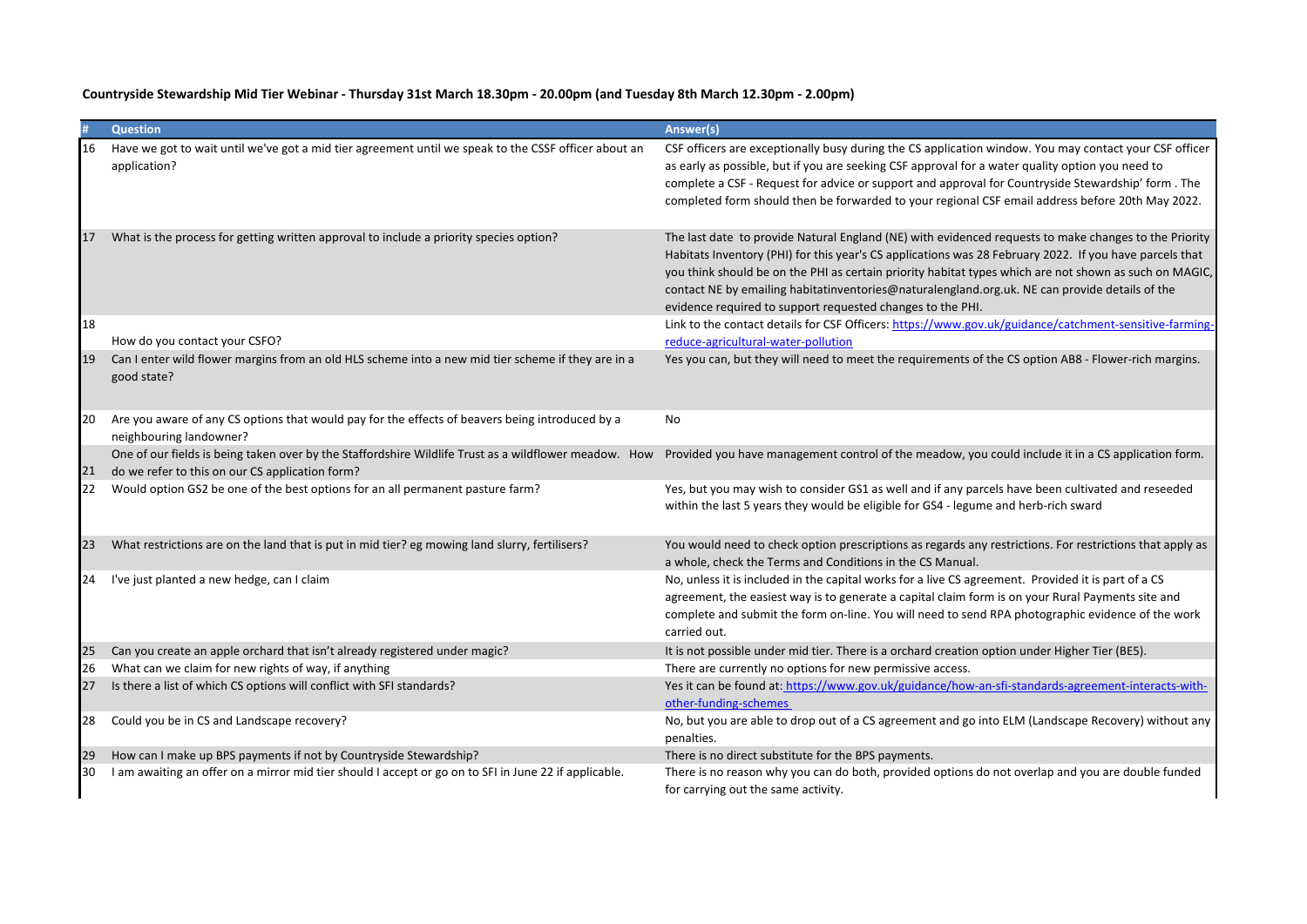|    | <b>Question</b>                                                                                                                                                                                                                                                                                                                                                                   | Answer(s)                                                                                                                                                                                                                                                                                                                                                                |
|----|-----------------------------------------------------------------------------------------------------------------------------------------------------------------------------------------------------------------------------------------------------------------------------------------------------------------------------------------------------------------------------------|--------------------------------------------------------------------------------------------------------------------------------------------------------------------------------------------------------------------------------------------------------------------------------------------------------------------------------------------------------------------------|
| 31 |                                                                                                                                                                                                                                                                                                                                                                                   |                                                                                                                                                                                                                                                                                                                                                                          |
|    | We are currently in HLS and are switching to mid tier next year. We have a lapwing field in HLS but<br>there doesn't appear to be an equivalent in Mid Tier; is that correct? It's a real shame to lose that area<br>for the lapwing but we have to go to practices that are funded.                                                                                              | Option AB5: Nesting plots for lapwing and stone curlew may be suitable. The link will take you to the<br>option prescription to help decide whether this will be suitable for you.<br>https://www.gov.uk/countryside-stewardship-grants/nesting-plots-for-lapwing-and-stone-curlew-ab5                                                                                   |
| 32 | We've been in HLS; we want to switch to CS-do you think we are better off with mid tier or higher tier?                                                                                                                                                                                                                                                                           | It is hard to say without comparison of the HLS agreement with potential CS options. Some CS options<br>are better paid but it will depend on the type of options in your agreement. The deadline for<br>requesting a CS 2022 Higher Tier application packs closed on 31st March and therefore your only<br>option for this year's application round is the CS Mid Tier. |
| 33 | We are only a 33ha farm, are there minimum areas for the options?                                                                                                                                                                                                                                                                                                                 | Depends on the option used e.g. minimum area for AB9 - winter bird food is 0.40 ha. However there is<br>no minimum area regarding the amount of land entered into a CS Mid Tier scheme.                                                                                                                                                                                  |
| 34 | Can you do the Farm Wildlife Options as well as Mid Tier?                                                                                                                                                                                                                                                                                                                         | Not on the same land parcels.                                                                                                                                                                                                                                                                                                                                            |
| 35 | Hi wildlife offer is for 5 years, do you have to re-seed every year ?                                                                                                                                                                                                                                                                                                             | It will depend on the option. E.g. winter bird food AB9 will need to be reseeded either every year or<br>every other year. Whereas options such as AB8 - flower rich margins and plots should last the full five<br>years of the agreement if established well.                                                                                                          |
| 36 | If I have a Mirror Mid Tier Agreement can I apply for Capital Grants on the land? Or how do I add<br>Capital Grants to a Mirror Mid tier.                                                                                                                                                                                                                                         | You could apply for a Capital Grants scheme on the land.                                                                                                                                                                                                                                                                                                                 |
| 37 | We are currently in an Entry level plus Higher level Stewardship scheme which ends 30/9/24, can we<br>take out another to cover hedgerow restoration, pond restoration and extending woodland?                                                                                                                                                                                    | You can apply for a CS Capital Grants scheme on your land provided existing capital items have been<br>claimed. Hedgerow restoration and pond restoration could be included, but woodland edge on arable<br>land (WD3) is not available under a Capital Grant scheme.                                                                                                    |
| 38 | For Boundary Grants do the hedges need to be mapped on LIPIS correctly?                                                                                                                                                                                                                                                                                                           | All hedges being included in a new Countryside Stewardship (CS) application under options BE3<br>(Management of hedgerows), BN5 (Hedgerow laying) or BN6 (Hedgerow coppicing) should be correctly<br>show on your rural payments digital maps.                                                                                                                           |
| 39 | Does BN6 and BN7 apply to the length of the whole hedge or as in the case of BN7 do the gaps in the<br>hedge need to be measured and BN7 applies to the measured gaps. Can you have BN6 and BN7 on the applying for a Capital Grant application, you cannot have fencing (FG1) against the hedge. Fencing<br>same hedge and also can you apply for fencing against a hedge (FG1)? | You would need to determine what length of the hedge requires gapping up (BN7) and what length<br>needs coppicing (BN6), as you cannot have both options on the same length of hedge. If you are<br>against a hedge would be available in a Mid Tier application.                                                                                                        |
| 40 | Is the 20th May deadline for CSFO approval just for Mid Tier or does that apply to Capital Only<br>applications too?                                                                                                                                                                                                                                                              | The deadline of 20th May for CSFO approval applies to mid tier, but not the Capital Grants scheme as<br>this has a rolling deadline.                                                                                                                                                                                                                                     |
| 41 | Are existing Field corners and 6m buffer strips in an old HLS scheme allowed into a new Mid Tier CS?                                                                                                                                                                                                                                                                              | The field corner option on arable land is no longer available in the CS Mid-Tier, but the buffer strips<br>could be included provided they meet the CS prescriptions.                                                                                                                                                                                                    |
| 42 | Is a Tumulus a Scheduled Monument?                                                                                                                                                                                                                                                                                                                                                | It depends on the individual site. You can check its status on MAGIC maps or by contacting Historic<br>England.                                                                                                                                                                                                                                                          |
| 43 |                                                                                                                                                                                                                                                                                                                                                                                   | You are not prohibited from establishing GS4 - Legume and herb-rich sward, but this option is only                                                                                                                                                                                                                                                                       |
|    | I have Permanent pasture next to a SSSi and I can not improve with Clovers and flowers for a Legume<br>rich meadow? Is this correct?                                                                                                                                                                                                                                              | available on permanent grassland that has been cultivated and resown in the last five years.                                                                                                                                                                                                                                                                             |
| 44 | If you have a priority habitat on your farm, do you have to include it as part of your mid-tier<br>application? Or is this just an option?                                                                                                                                                                                                                                        | It is your choice whether you include a Priority Habitat in your mid-tier application but bear in mind<br>inclusion would enhance the score of your application for this discretionary grant.                                                                                                                                                                            |
| 45 | Remind how to get the 1 to 1                                                                                                                                                                                                                                                                                                                                                      | Please call 07593 449868 or email bookings@chrisseabridge.co.uk to book a place.                                                                                                                                                                                                                                                                                         |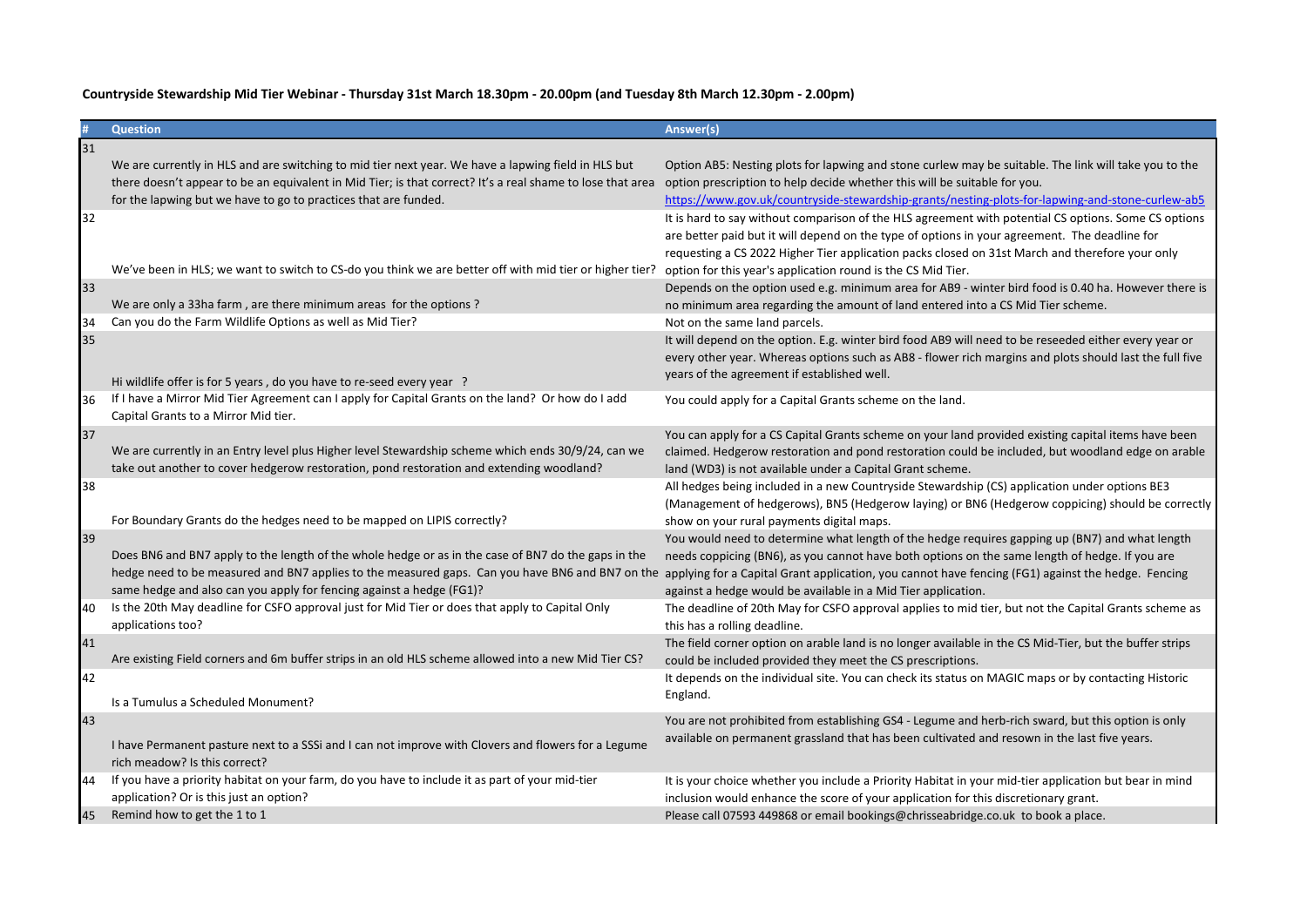|           | <b>Question</b>                                                                                                                                                                                                                                                                                                                                                                                                                                                                                 | Answer(s)                                                                                                                                                                                                                                                                                                                           |
|-----------|-------------------------------------------------------------------------------------------------------------------------------------------------------------------------------------------------------------------------------------------------------------------------------------------------------------------------------------------------------------------------------------------------------------------------------------------------------------------------------------------------|-------------------------------------------------------------------------------------------------------------------------------------------------------------------------------------------------------------------------------------------------------------------------------------------------------------------------------------|
| 46        | Is the stocking density for mid tier and higher tier the same?                                                                                                                                                                                                                                                                                                                                                                                                                                  | Depends on the option used.                                                                                                                                                                                                                                                                                                         |
| 47        | I have traditional orchards in HLS, finishing this year, do they need to be re authorised again for Mid<br>Tier?                                                                                                                                                                                                                                                                                                                                                                                | You will need to check that they are shown as Priority Habitat on MAGIC maps and also request<br>approval for inclusion in the application by contacting the RPA before 31st May.                                                                                                                                                   |
| 48        | If you enter part of your farm into Mid tier wildlife offers next year can you apply to add more the<br>following year?                                                                                                                                                                                                                                                                                                                                                                         | The additional land would be treated as a new application.                                                                                                                                                                                                                                                                          |
| 49        | Can I apply for a wildlife offer if I've been in ELS/HLS?                                                                                                                                                                                                                                                                                                                                                                                                                                       | Yes                                                                                                                                                                                                                                                                                                                                 |
| 50        | Is it clear when you need CSFO approval?                                                                                                                                                                                                                                                                                                                                                                                                                                                        | Yes, the manual lists the options requiring CSFO approval.                                                                                                                                                                                                                                                                          |
| 51        | Can you plant ahead of your agreement starting. eg AB8 plant in August this year if conditions are<br>perfect, ahead of agreement starting in Jan 2022?                                                                                                                                                                                                                                                                                                                                         | You can at your own risk, but bear in mind that CS Mid -tier is a competitive scheme and you are not<br>guaranteed an agreement.                                                                                                                                                                                                    |
| 52        | Also we have a herbal ley that we planted last year and would like to include it in our GS4 application.<br>Is that possible?                                                                                                                                                                                                                                                                                                                                                                   | Yes provided it meets the prescription for GS4                                                                                                                                                                                                                                                                                      |
| 53        | Is the ELS scheme similar payments to CS?                                                                                                                                                                                                                                                                                                                                                                                                                                                       | No, ELS was a flat £30/ ha on the whole farm. CS payments vary depending on the individual option<br>and is based on the area entered into that option.                                                                                                                                                                             |
| 54        | Are the New ELMS scheme same as CS payments?                                                                                                                                                                                                                                                                                                                                                                                                                                                    | It is likely the ELM scheme will encompass similar CS grant options, but details of ELM payments have<br>not been published.                                                                                                                                                                                                        |
| 55        | Are there any regulations that apply to all agreements e.g. hedge trimming?                                                                                                                                                                                                                                                                                                                                                                                                                     | Yes, you will not be able to cut more than 50% of hedges on land entered into the scheme with the<br>exception of hedges that have to be trimmed annually for safety reasons e.g. roadside hedges                                                                                                                                   |
| 56        |                                                                                                                                                                                                                                                                                                                                                                                                                                                                                                 | CS is a completely separate scheme and there is no link between CS payments and BPS payments.                                                                                                                                                                                                                                       |
|           | I am not currently in a stewardship scheme, what is the impact on BPS?                                                                                                                                                                                                                                                                                                                                                                                                                          |                                                                                                                                                                                                                                                                                                                                     |
| 57        | I currently have perm grassland but with higher costs of feed, I was to plough and grow corn to feed on<br>a rotationdoes rotation ploughing fit?                                                                                                                                                                                                                                                                                                                                               | CS schemes can be integrated into a mixed farming scenario. However by ploughing up permanent<br>grassland, you will be unable to use options relating to this landuse such as GS2. Also bear in mind that<br>you may be required to request a screening decision from Natural England under the EIA - Agricultural<br>Regulations. |
| 58        | If you apply for a BPS do you need to reapply for a sustainable farming incentive in June or later?                                                                                                                                                                                                                                                                                                                                                                                             | SFI is a separate scheme to BPS and will have a separate application procedure that will open after the<br>BPS claim window closes.                                                                                                                                                                                                 |
| 59        | My ELS/HLS agreement ends in February 2023. I would like to apply for CS with a 2023 start date but it We are not aware that a rolling window for Mid-tier CS will be introduced at the moment.<br>seems that there is no opportunity to apply until next year and I will then have 10 months with no<br>payment. Is there a chance that the Mid-Tier CS will soon have a rolling start date like the Capital<br>Grants scheme?                                                                 |                                                                                                                                                                                                                                                                                                                                     |
| <b>60</b> | How can you transfer into ELMS if necessary?                                                                                                                                                                                                                                                                                                                                                                                                                                                    | If you are successful in securing a place in one of the Environmental Land Management schemes, you<br>can terminate your Countryside Stewardship agreement early without penalty, at the end of an<br>agreement year, so you can participate in the new Environmental Land Management schemes.                                      |
| 61        | We are currently in an old ELS/HLS Scheme that ended in 2020 but have been able to roll over into<br>yearly agreements for the last couple of years, we would like to apply for CS but feel precluded<br>because of the limited 1st Jan start date for CS. Our ELS/HLS has a start date of 1st April, so swopping to agreement following the end of ELS/HLS as there is a rolling window for this scheme.<br>a CS would mean loosing 8 months payment, is there any option around this problem? | Unfortunately at present, it is not possible to start a Mid Tier/Wildlife Offer agreement straight after<br>your ELS/HLS agreement ends in April. You could start a Countryside Stewardship Capital Grant                                                                                                                           |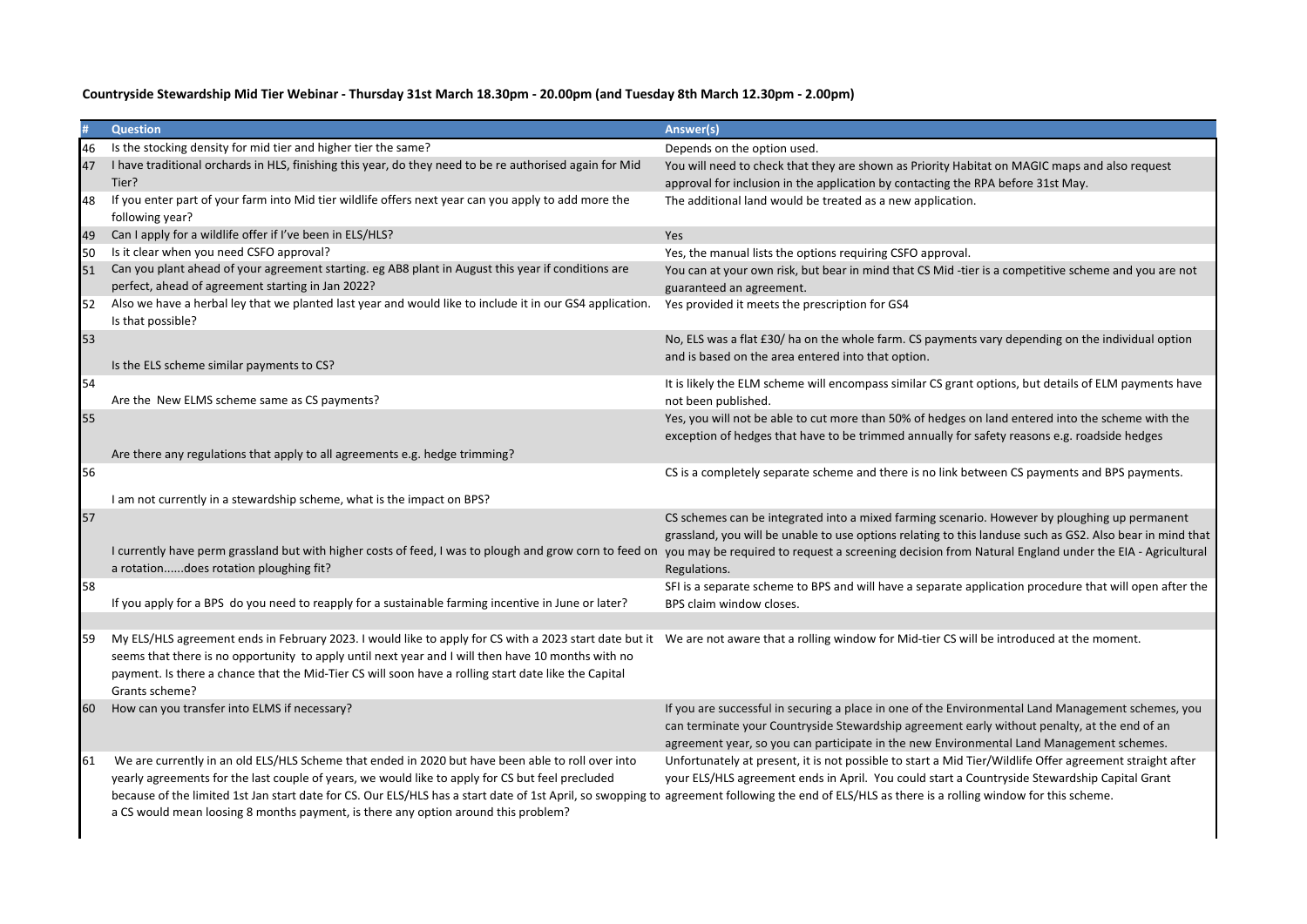|     | <b>Question</b>                                                                                                                                                                                                                                                                                     | Answer(s)                                                                                                                                                                                                                                                                                                                                                                                                     |
|-----|-----------------------------------------------------------------------------------------------------------------------------------------------------------------------------------------------------------------------------------------------------------------------------------------------------|---------------------------------------------------------------------------------------------------------------------------------------------------------------------------------------------------------------------------------------------------------------------------------------------------------------------------------------------------------------------------------------------------------------|
| 62  | Why can you not enter the wildlife offer if you have a SSSI?                                                                                                                                                                                                                                        | A SSSI can require more complex management and options may be needed that are unavailable under<br>a Wildlife Offer                                                                                                                                                                                                                                                                                           |
| 63  | Is there any developments with the increase payments for capital items?                                                                                                                                                                                                                             | We are not aware of any proposed increases at the moment.                                                                                                                                                                                                                                                                                                                                                     |
| 64  | We already have 15ft hedges and clover rich permanent grassland. (sheep). Is there a benefit of joining<br>CSS?                                                                                                                                                                                     | Yes, one option could be to look at a simple Lowland Grazing Wildlife offer which could include option<br>GS2 - Management of very low input grassland and BE3 Hedgerow Management. You would need to<br>check the option prescriptions to ensure that you would be able to comply with the requirements.                                                                                                     |
| 65  | Should we not be growing more food now that the Russians will not be allowed to export to us<br>together with the Ukraine unable to export their wheat?                                                                                                                                             | We are unaware of any change in the Government's current policy. Only a small proportion of land<br>needs to be included in a Countryside Stewardship agreement (3%), much of which is likely to be on<br>marginal land e.g. field margins which in themselves may have benefits for the cropping e.g. supporting<br>crop pest predators etc.                                                                 |
| 66  | We are a very small farm 12 ha; this all seems to be focused on larger farms. Is there anything here for<br>us?                                                                                                                                                                                     | There is no minimum area required to enter into a Countryside Stewardship agreement                                                                                                                                                                                                                                                                                                                           |
| 67  | Just to be clear you can apply for a capital only offer, you do not have to go into Mid Tier schemes for<br>example. Therefore it is stand alone scheme.                                                                                                                                            | Yes, you can just apply for a stand alone Countryside Stewardship Capital grant. Please be mindful of<br>the payment caps for the three categories of £20,000 each.                                                                                                                                                                                                                                           |
| 68  | On the last slide on the scoring it says that you have to be eligible for CS so does it preclude you from<br>entering in the stand alone capital grants without entering into CS?                                                                                                                   | The Capital grant is one element of Countryside Stewardship, so if you are eligible for Countryside<br>Stewardship you are eligible for a stand alone Capital grant.                                                                                                                                                                                                                                          |
| 69  | With the increase in fencing materials etc it should be increased.                                                                                                                                                                                                                                  | See answer for Question 8                                                                                                                                                                                                                                                                                                                                                                                     |
| 70  | Regarding FG1 - how do you evidence this is preventing water pollution?                                                                                                                                                                                                                             | FG1: Fencing can be used to prevent water pollution caused by farming by excluding livestock from<br>watercourses.                                                                                                                                                                                                                                                                                            |
| 71  | Are ridge and furrow permanent grass fields included?                                                                                                                                                                                                                                               | They can be included under option HS5 - Management of historic and archaeological features on<br>grassland. They would need to be on the HEFER or evidence provided e.g. photos.                                                                                                                                                                                                                              |
| 72  | Under the MAGIC Grassland option I have some pink areas marked as 'Priority Habitat Inventory - Good No it is not Priority Habitat, but further survey work might reveal the grassland is species rich and<br>quality semi-improved grassland (Non Priority) (England)'. Is this a priority or not? | classed as for example 'Lowland meadow'. If so, evidence should be sent to Natural England<br>(habitatinventories@naturalengland.org.uk) for inclusion on the Priority Habitat layer on MAGIC maps.<br>Unfortunately the deadline for inclusion under GS6 option in a Countryside Stewardship Mid Tier<br>application this year has passed (Feb 28th).                                                        |
| 73  | Can permanent grassland be resown with permanent grass/clover/herbs ever 6-10 years?                                                                                                                                                                                                                | If you are referring to Option GS4- Legume and herb-rich swards, the rules state this option can only be<br>used on permanent grassland that has been cultivated and resown within the last 5 years.                                                                                                                                                                                                          |
| 74  | How far away from the watercourse can the fence be?                                                                                                                                                                                                                                                 | There is no specific distance in the FG1 prescription, just locating the fence 'to prevent water pollution<br>from farming'. If you also choose the riparian strip option (SW11), you will need to set the fence back<br>to include at least a 4m wide buffer strip.                                                                                                                                          |
| 75  | Can you enter into Sustainable Soil Incentive agreements, if the land is in a Mid Tier agreement?                                                                                                                                                                                                   | Land parcels already in a CS agreement (including CS Capital Grants) will be eligible for the Sustainable Farming<br>Incentive in 2022 provided they meet the respective scheme eligibility requirements and the Sustainable Farming<br>Incentive standards chosen are compatible with the existing CS option, so you are not paid twice for carrying out<br>the same or similar activities on the same land. |
| 176 | Are traditional orchards that are grazed classed as permanent grassland or permanent crop?                                                                                                                                                                                                          | In theory they could be coded as either permanent grassland or a permanent crop on the BPS. The<br>land coding would be influenced by the primary crop being removed from the orchard.                                                                                                                                                                                                                        |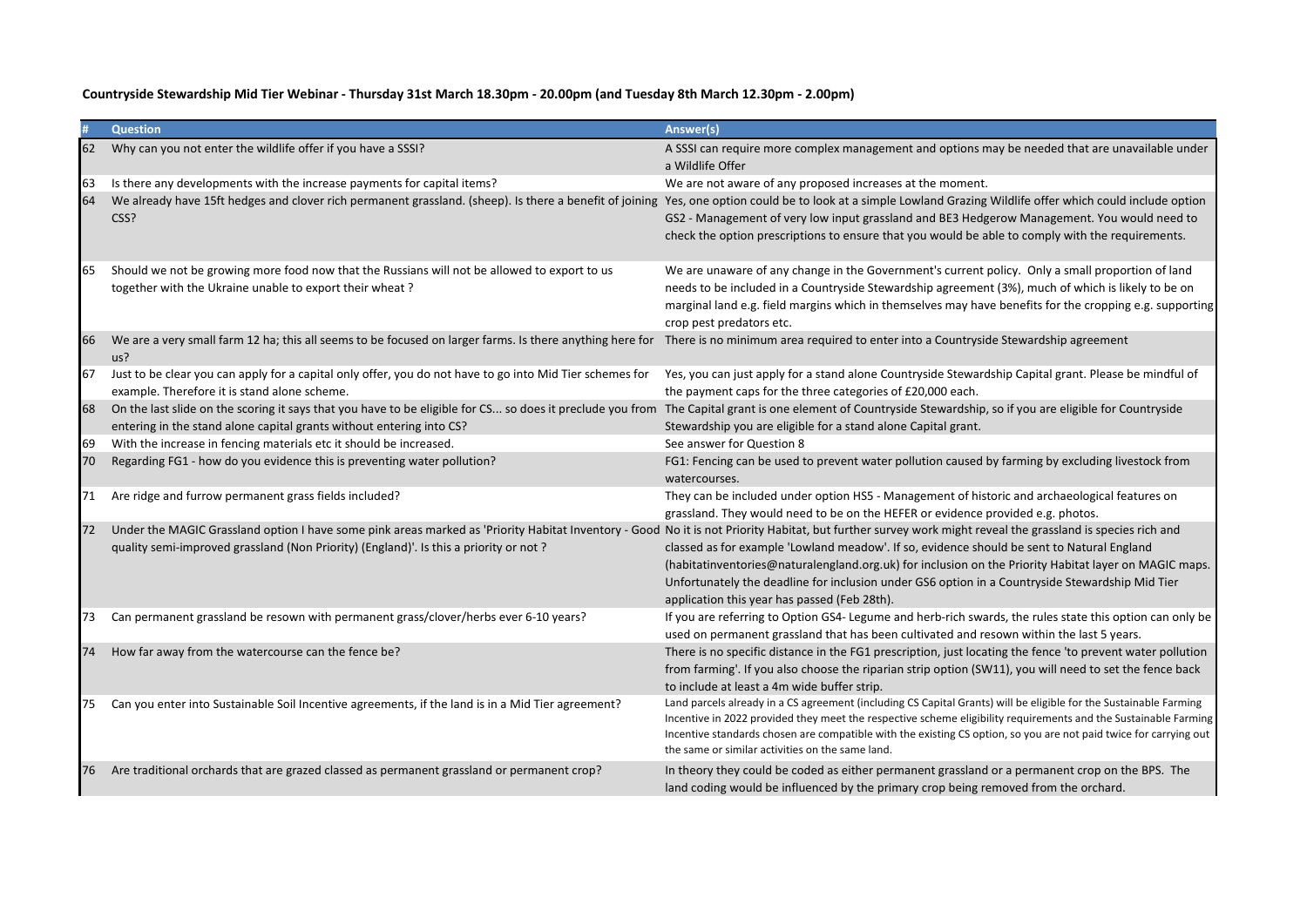|     | <b>Question</b>                                                                                                                                                                                                                                                                                                                                                                                                  | Answer(s)                                                                                                                                                                                                                                                                                                                                                                                                                                         |
|-----|------------------------------------------------------------------------------------------------------------------------------------------------------------------------------------------------------------------------------------------------------------------------------------------------------------------------------------------------------------------------------------------------------------------|---------------------------------------------------------------------------------------------------------------------------------------------------------------------------------------------------------------------------------------------------------------------------------------------------------------------------------------------------------------------------------------------------------------------------------------------------|
|     | So surely unless payment rates do not increase there is a huge drop when you transfer from CS to SFI ie We do not yet have details of the prescription for herbal leys under the intermediate level of the<br>on GS4 £359 to @£58 Ha                                                                                                                                                                             | Grassland Standard which may be different to GS4. Also you only have to create herbal leys on 15% of<br>the land that you enter to claim £58/ha on ALL the land that you enter into SFI.                                                                                                                                                                                                                                                          |
| 78  | When do you think the SFI application start date will be?                                                                                                                                                                                                                                                                                                                                                        | We do not know the exact date but it is likely to be in late spring/early summer.                                                                                                                                                                                                                                                                                                                                                                 |
| 79  | GS4 herbal ley can't be used in parcels that show a HEFER feature or are shown as at risk of soil erosion<br>on the FER, but AB15 can, even though they are almost the same thing. What is the rationale for this<br>and is there any way around it? It makes incorporating livestock into the arable rotation very difficult!<br>If one small corner of a parcel has a HEFER feature on it, you cannot use GS4. | Options GS4 and AB15 are not almost the same thing. You are prohibited from conserving forage<br>and/or grazing under Option AB15 whereas under Option GS4 you can graze livestock or mow a forage<br>crop. The chance of potential damage to historical features may be greater with Option GS4.                                                                                                                                                 |
| 80  | If you enter a Lowland Grassland Offer with a herbal rich sward, can you enter that same field into the<br>intermediate level of the sustainable soil incentive?                                                                                                                                                                                                                                                 | No, because you cannot receive a dual payment for the same land management option on an area of<br>land.                                                                                                                                                                                                                                                                                                                                          |
| 81  | Does the baseline requirement of only being able to cut 50% of hedges each year, still apply?                                                                                                                                                                                                                                                                                                                    | As per the CS MT manual - In any one calendar year, you must not cut more than 50% of all hedges on<br>or bordering Agreement Land. This includes all parcels under agreement, including land parcels which<br>have been selected for rotational options but where rotational options are not sited during that<br>year. There is an exception for public safety, allowing road and trackside hedgerows to be cut annually<br>or more frequently. |
|     | A client has a SAM which they are surrendering this autumn. They want to join an offer but cannot. Is<br>there a way around this or should they apply for mid tier and then remove the Sam on 1/1/23 as they<br>will no longer farm it?                                                                                                                                                                          | A Wildlife Offer application can be made that includes a SAM. The parcel that includes the SAM must<br>be included, but if the feature is in good condition, options may not need to be included on the parcel.<br>If you transfer the parcel with the SAM, you should contact RPA to see if it is possible to remove it from<br>your agreement before it begins 1st January 2023.                                                                |
| 83  | Are there any grants and at what rate for repair and maintenance of stone walls?                                                                                                                                                                                                                                                                                                                                 | Option BN12: Stone wall restoration is available on Mid Tier and the Capital Grants scheme. More<br>information can be found at https://www.gov.uk/countryside-stewardship-grants/stone-wall-<br>restoration-bn12                                                                                                                                                                                                                                 |
| 84  | The requirements for the hedgerow laying capital item detail that "management control" is needed on<br>both sides of the hedge. If the hedge is bordering a neighbouring farm, would consent from the<br>neighbour be required and if so, what is the best way to demonstrate this to the RPA?                                                                                                                   | You would need consent from your neighbour if you do not already have management control of both<br>sides of the hedge. A written agreement with your neighbour should be suffecient if RPA request<br>details of consent.                                                                                                                                                                                                                        |
| 85  | Can you transfer from capital grants/wildlife offer and upgrade to mid-tier?                                                                                                                                                                                                                                                                                                                                     | You cannot upgrade from a Wildlife Offer to a Mid-Tier agreement, but should you wish to include<br>capital options you could apply for a Capital Grant agreement on the same land as in the Wildlife Offer<br>and visa versa                                                                                                                                                                                                                     |
| 186 | Would you recommend an organic application? We produce organically but aren't registered                                                                                                                                                                                                                                                                                                                         | It is very much a business decision on your part, but you would need to be registered with an Organic<br>Control Body to apply for organic conversion/ management options and this registration would carry a<br>fee.                                                                                                                                                                                                                             |
| 87  | The application process is only easy if the web site works pls can you comment on this                                                                                                                                                                                                                                                                                                                           | If you are having issues with the website, I would recommend reporting these to the RPA who can<br>assist you and if necessary improve the service.                                                                                                                                                                                                                                                                                               |
| 88  | Is it mandatory to use the maps provided in the pack, or can a digital mapping platform (e.g. The Land<br>App) be acceptable?                                                                                                                                                                                                                                                                                    | RPA have accepted maps produced using LandApp in previous application rounds.                                                                                                                                                                                                                                                                                                                                                                     |
| 89  | HEFER features prevent certain options such as GS4 - is there any way around this?                                                                                                                                                                                                                                                                                                                               | Unfortunately where there are historic features in a field it is inelegible for GS4.                                                                                                                                                                                                                                                                                                                                                              |